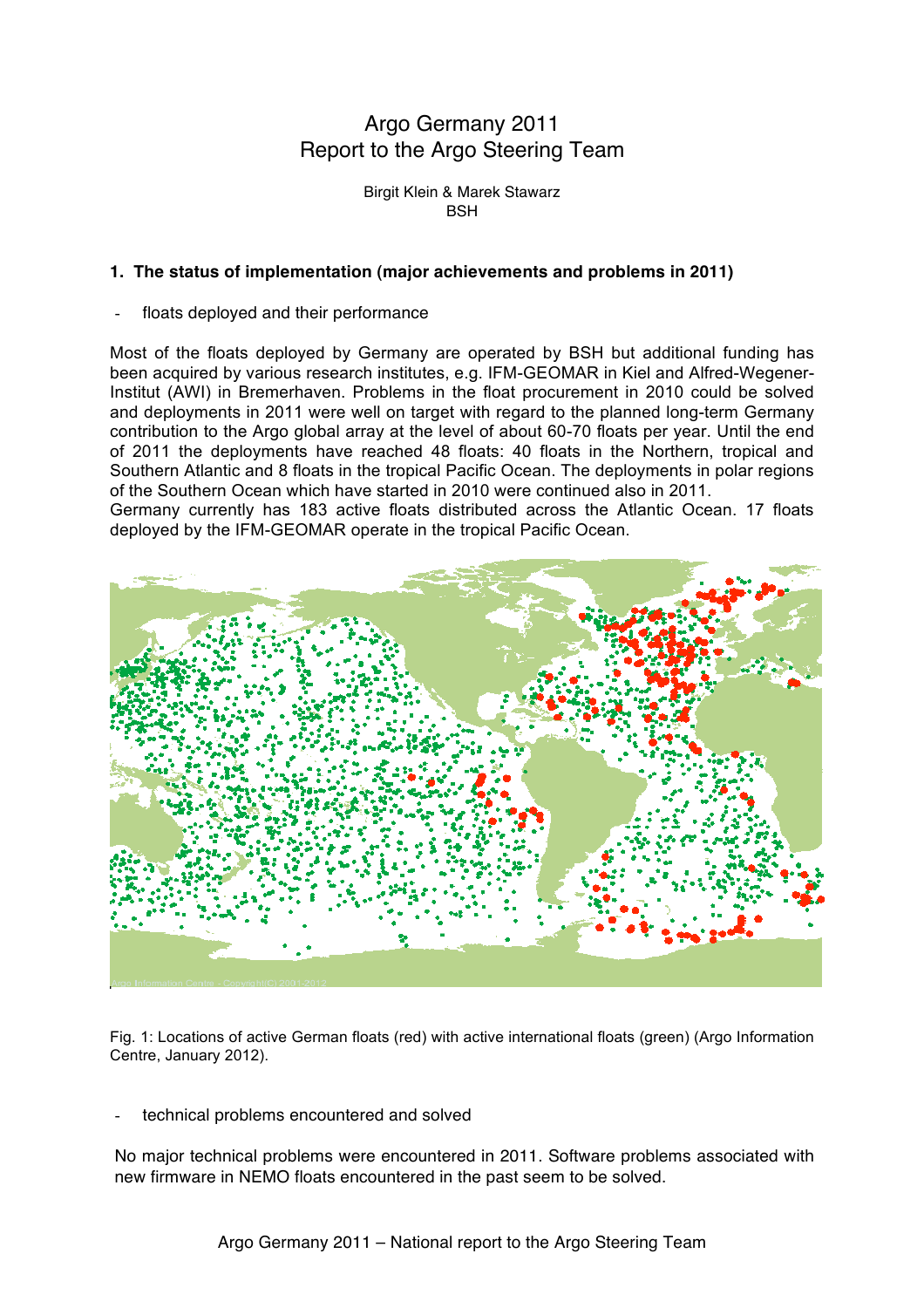- status of contributions to Argo data management (including status of pressure corrections, technical files, etc)

The pressure corrections for all German floats, including floats operating in the Southern Ocean, have been finished. BSH has adopted most orphaned floats in the Nordic Seas belonging to the national programmes from Denmark, Norway, Finland and Poland. The pressure corrections for these floats have also been performed. BSH has also adopted floats from the German research community from research projects for which funding has ceased. DMQC for these floats has been performed.

status of delayed mode quality control process

The delayed quality control process is well underway and no major delays have been encountered. About 80% of the eligible files has been processed and submitted in delayedmode.

#### **2. Present level of and future prospects for national funding for Argo including a summary of the level of human resources devoted to Argo.**

The German Argo Project has been receiving its operational funding by the Ministry of Transportation from 2008 onwards. Overall the level of support is indicated in the table below. It is anticipated to contribute 40-50 floats per year to the global array by Germany, but the exact amount will depend on the actual purchase conditions. The research community has also secured funding for floats in the order of 20 floats per year for the next 3 years which will mostly be used for regional enhancements.

Float purchases in 2011 were marked by an increase in prices which can only be adjusted in the operational budgets after 2012. Funding from the Ministry of Transportation covers only costs related to float procurement and transmission costs, personnel will be provided by BSH. This will consist of 1 scientist and 1 technician.

| Year | <b>Float related costs</b> | Manmonth/Year |
|------|----------------------------|---------------|
|      |                            |               |
| 2008 | 550k€                      | 24            |
| 2009 | 600k€                      | 24            |
| 2010 | 600 $k\in$                 | 24            |
| 2011 | 600 $k\in$                 | 24            |
| 2012 | 600 $k\in$                 | 24            |
| 2013 | 650k€                      | 24            |
|      |                            |               |

*Table 1. Previous and future operational funding for German Argo.*

## **3. Summary of deployment plans (level of commitment, areas of float deployment) and other commitments to Argo (data management) for the upcoming year and beyond where possible.**

The deployment plans for 2012 will comprise 66 floats. The main goal is to support the global array in the Atlantic Ocean and will focus on data sparse regions, specifically in the southern Atlantic. A map of the expected deployment positions is given below.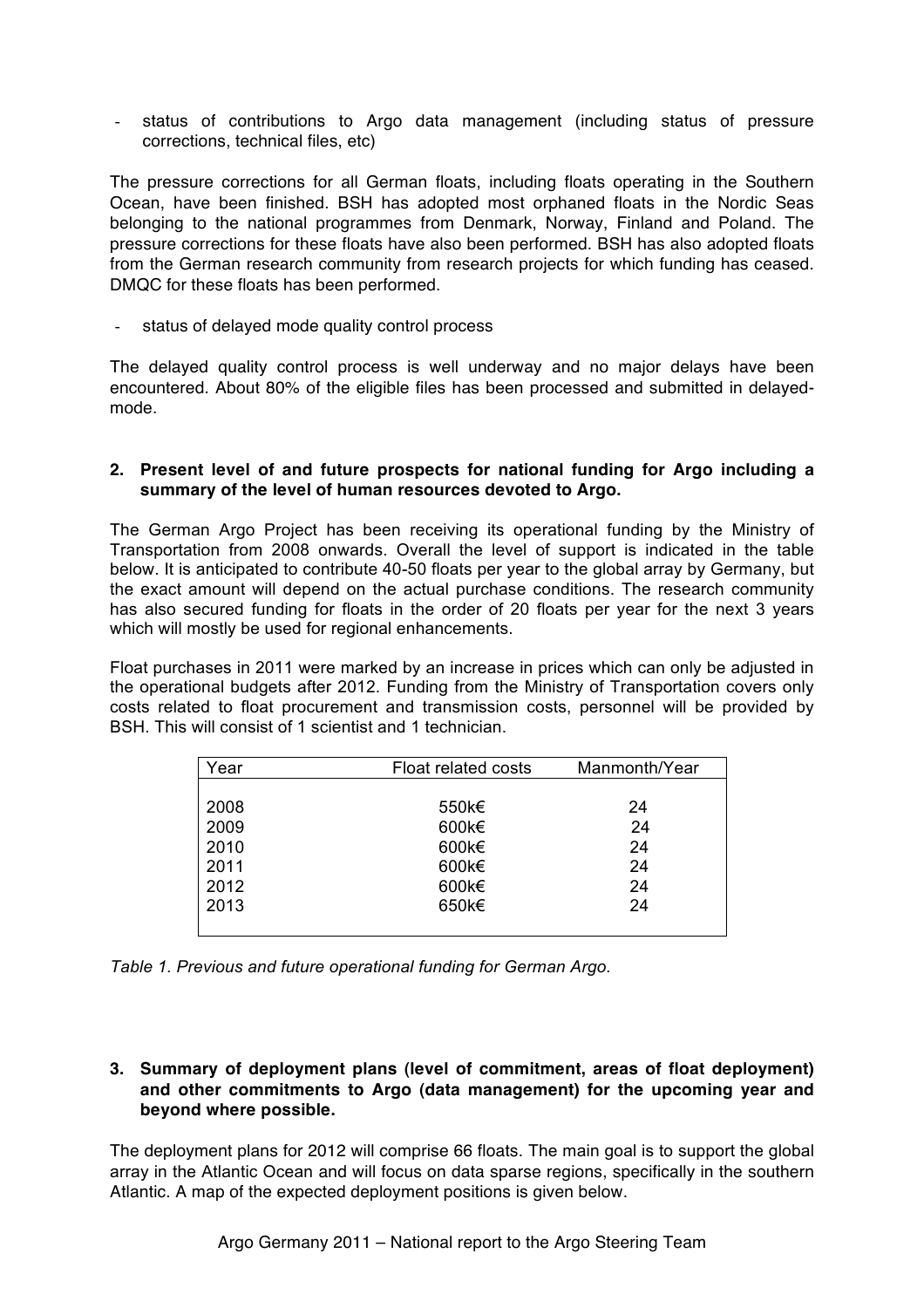

Fig. 2: Location (red dots) of planned German deployments in 2012.

## 4. **Summary of national research and operational uses of Argo data as well as contributions to Argo Regional Centers**.

 Argo data are being used by many researchers in Germany to improve the understanding of ocean variability (e.g. circulation, heat storage and budget, and convection), climate monitoring and application in ocean models (assimilations, boundary conditions).

Germany contributes to the NARC and contributes recent CTD data to the Argo climatology.

#### **5. Issues to be considered:**

The data transmission for almost all German floats is still using ARGOS. The few tests with Iridium floats showed mixed results probably due to antenna problems. It would be useful to receive continued updates about the technical progress with Iridium transmission from other programmes. A detailed cost analysis showing costs for the different Iridium transmission options (SBM, Rudics server) would be welcome.

#### **6. Improve the CTD data base**

A request has been send to the research community to list the recent CTD data uploaded to CCHDO.